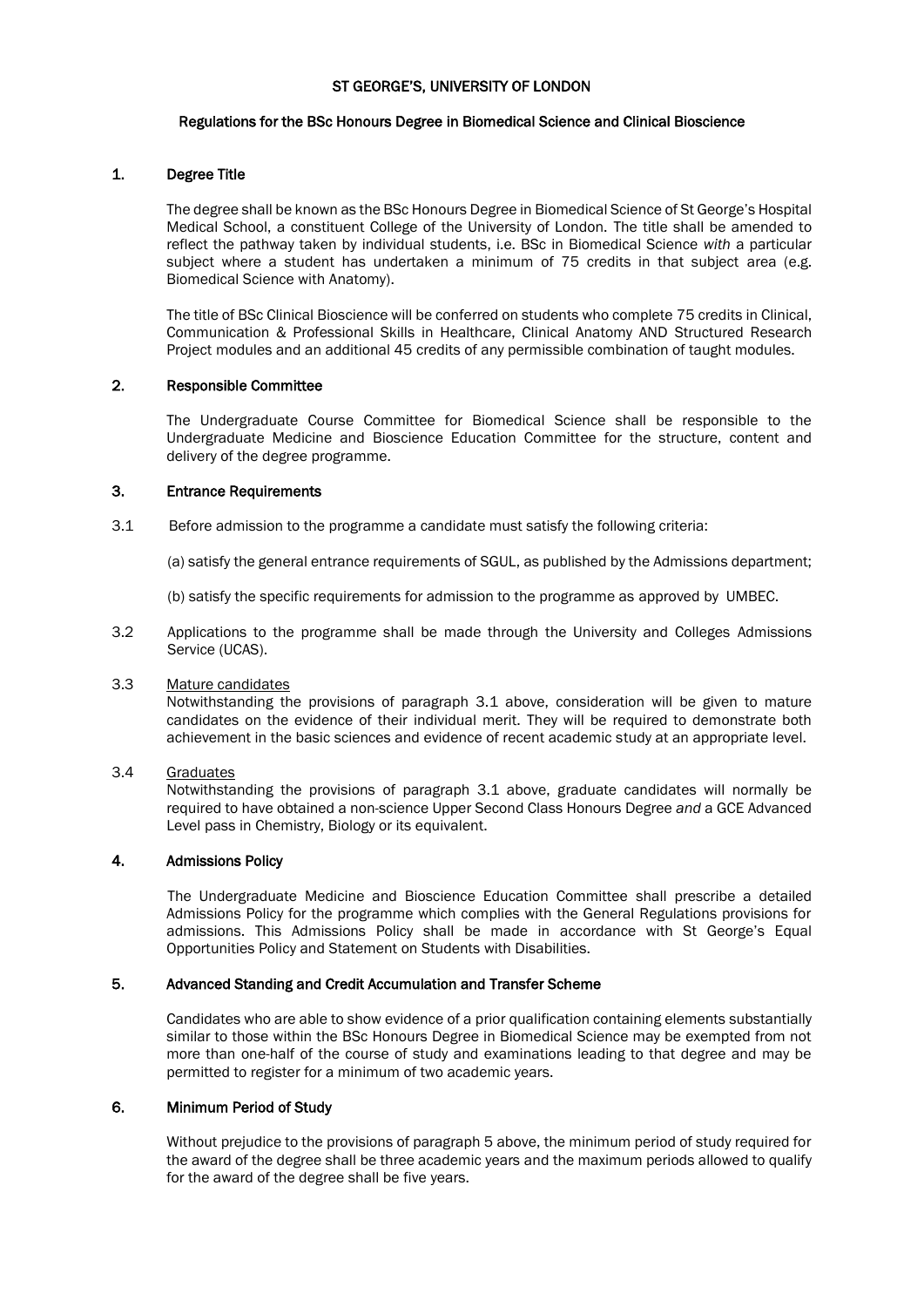### 7. Course Design and Content

#### 7.1 The Academic Year Each academic year shall comprise two semesters.

### 7.2 The Modular System

Years One, Two and Three of the degree programme shall be delivered as a series of modules. All modules shall be taught during a single academic year.

Proposals for new modules will be considered for approval by the Course Committee, which will recommend any changes to the Validation Committee for final approval.

- 7.3 Course Modules The modules taught shall be as follows (slight title changes may occur from year to year):
- 7.3.1 Year One (120 credits at Level 4) All compulsory modules

Semester 1 Fundamentals of the Living Cell Fundamentals of Pathology Fundamentals in Pharmacology & Physiology Personal & Academic Skills 1

Semester 2 Physiology 1 Anatomy 1 Personal & Academic Skills 2

7.3.2 Year Two (120 credits at Level 5) All compulsory modules

> Semester 3 Genomics Physiology 2 Anatomy 2 Personal & Academic Skills 3

> Semester 4 Microbiology & immunology Molecular Basis of Disease Personal & Academic Skills 4

# 7.3.3 Year 3

In Year 3, students will study modules to the value of 120 credits. All students, except those on the Clinical Bioscience pathway, will include a research project worth 45 credits and in addition will select a 75 credit pathway, subject to availability.

### *75 credit pathways:*

Anatomy Cell & Molecular Biology **Genomics** Global Health Immunity & Infection Medical Ethics & Law Physiology & Pharmacology Psychology, Psychiatry & Neuroscience

### *Compulsory 30 credit modules for Clinical Bioscience pathway*

Clinical Anatomy Clinical, Communication & Professional Skills in Healthcare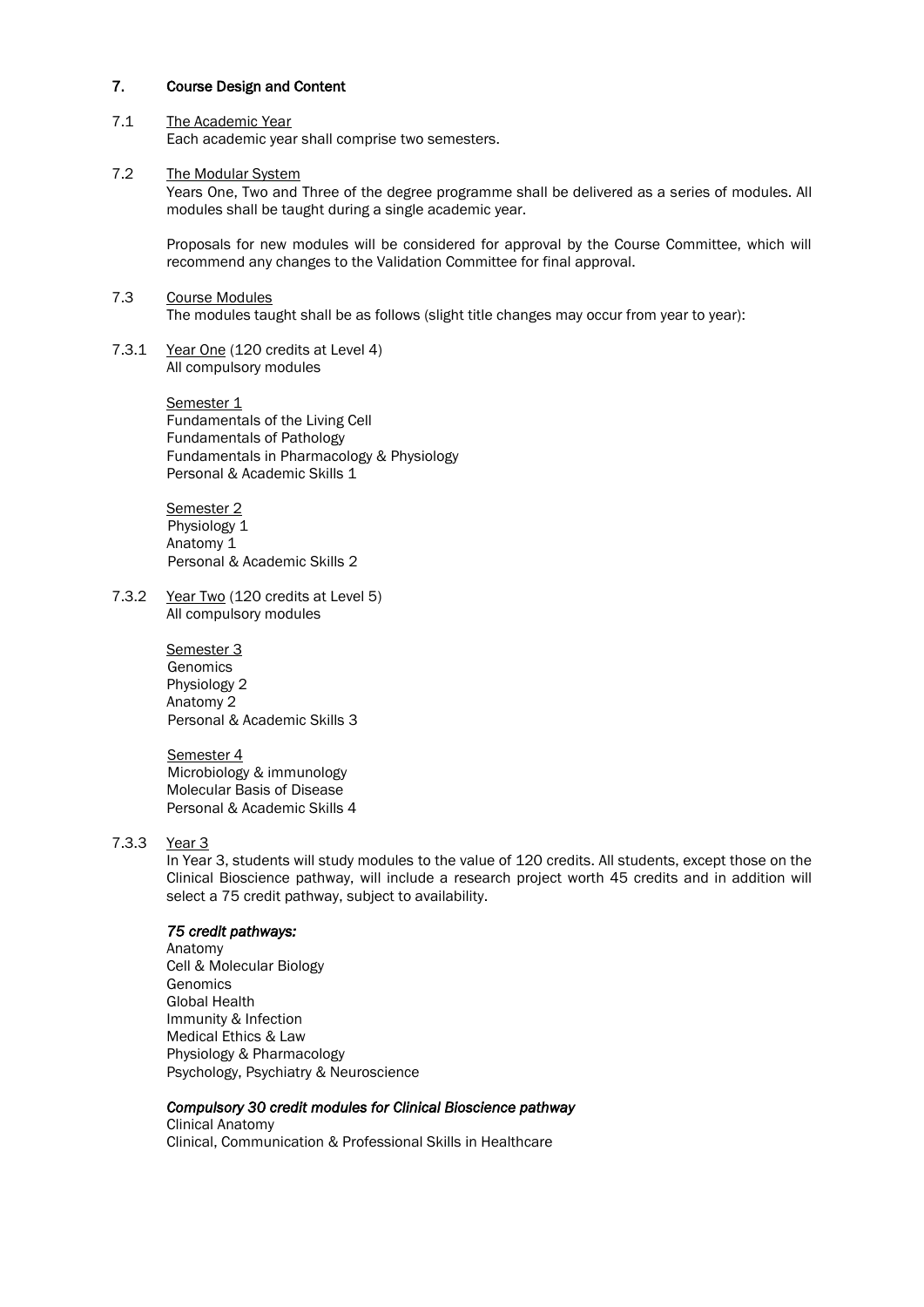# *Compulsory 15 credit module for Clinical Bioscience pathway*

Structured Research Project

### *Supplementary 30 credit modules for Clinical Bioscience pathway:*

Immunity & Infection Science of Reproduction

### *Supplementary 15 credit modules for Clinical Bioscience pathway:*

Behavioural Medicine Biomedical Research Techniques for Drug Development Culture & Mental Health Global Governance for Health Learning & Teaching: Student & Professional Primary Care: Complexity and Diversity

### 8. Assessment

### 8.1 Forms of Assessment

Assessment may take various forms. Written examinations may include essay, short answer questions, long answer questions, multiple choice, data analysis, extended matching item and problem-solving questions and the production of Project and Research Reports. Practical and *viva voce* examinations may be associated with assessments at any stage.

### 8.2 Timing of Assessments

### 8.2.1 Years One and Two

Examinations in Years One and Two comprise in-course assessments and written papers taken at the end of each Semester. The written paper at the end of each semester will examine the course material from modules taught during that semester.

### 8.2.2 Year Three

Year 3 taught modules will normally be assessed by a combination of in-course assessment and written examination. In-course assessments will normally be submitted at the end of the semester in which the module was taught. Module co-ordinators will prescribe the topics, guidelines and submission deadlines for in-course assessments and will communicate these to students. Written examinations will normally take place at the end of the academic year.

The Research Project will be assessed by the award of a research proposal mark, an in-course mark, a mark for the written report and a *viva voce* examination. Structured Research Projects also include a written exam paper and an oral presentation, but do not have a *viva voce* examination.

### 9. Scheme of Assessment

The Undergraduate Medicine and Bioscience Education Committee shall prescribe a Scheme of Assessment for each component part of the degree course in accordance with Regulation 7 of the General Regulations for Students and Programmes of Study.

## 10. Rules for Progression

Students must obtain an overall mark of at least 40% in Year 1 to progress to Year 2 and an overall mark of at least 40% in Year 2 to progress to Year 3.

Additionally, students must obtain a weighted average mark of 66% at the end of Year 2 to be eligible to progress to the Clinical Bioscience pathway. Average weighted marks will be calculated by combining the marks for Year 1 and Year 2 at a ratio of 1:2. For example, a Year 1 mark of 60% and a Year 2 mark of 70% would be averaged as  $60+(70x2)/3=66.7$ . The Clinical Bioscience pathway is COMPULSORY for students who have been provisionally offered a place for Clinical Transfer to MBBS4 at SGUL. Students on this pathway must complete modules in Clinical Anatomy (30 credits), Clinical, Communication & Professional Skills in Healthcare (30 credits) and Structured Research Project (15 credits), in addition to 45 credits from any permissible combination of supplementary taught modules. Numbers will be limited by module capacity and therefore, not all students who meet the eligibility criteria can be guaranteed a place on the Clinical Bioscience pathway.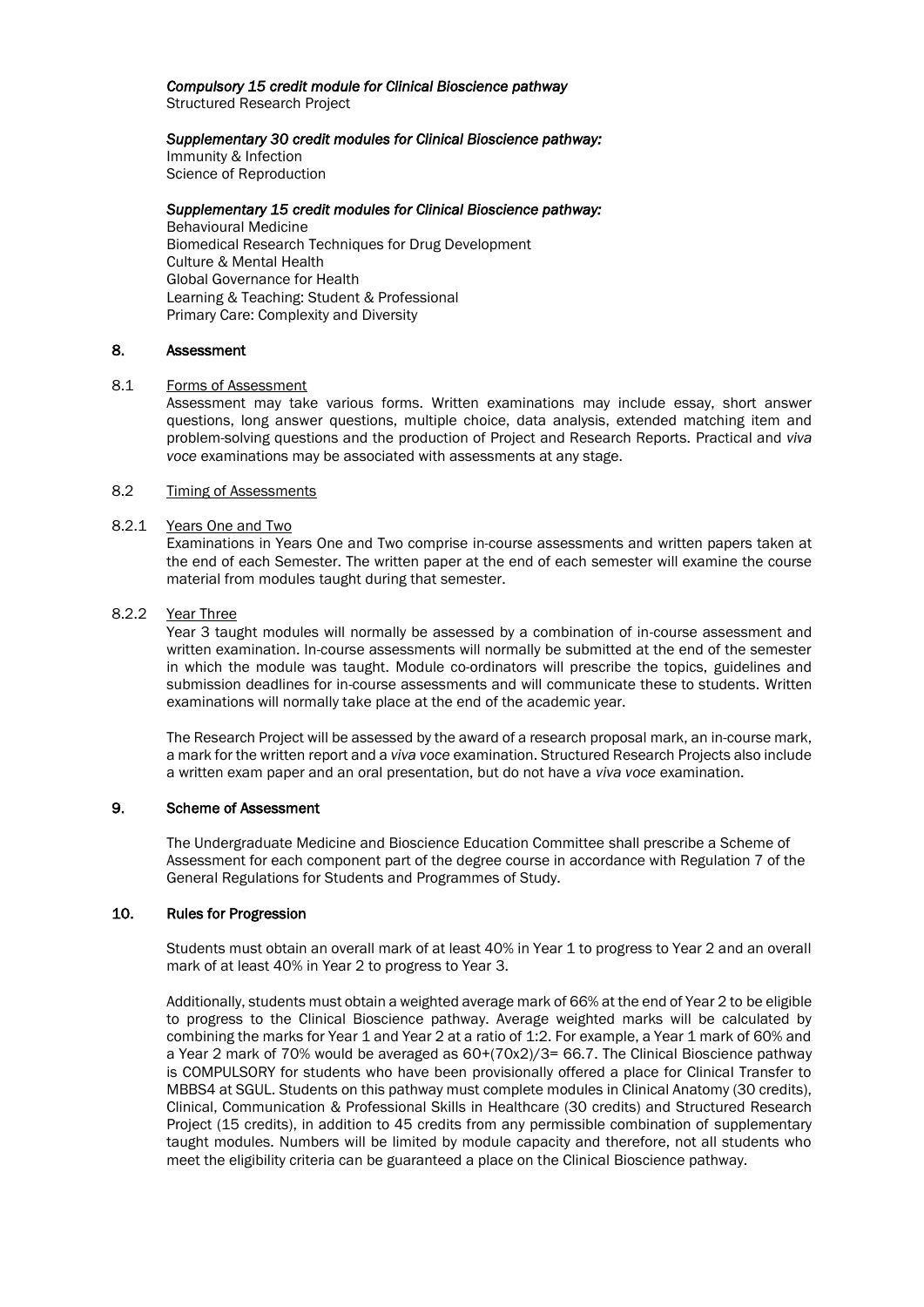### 11. Re-entry to Assessments

- 11.1 Students may normally re-sit examinations and/or resubmit work on one occasion only. The reassessment will be by the same methods as at the first attempt. Marks for resubmitted in-course assessments or resit examinations shall be capped at 40%, as detailed in the relevant Scheme of Assessment.
- 11.2 A student who fails at first re-entry to examinations will normally have their registration on the course terminated but will be eligible to be considered for a discretionary third attempt at failed assessments, in accordance with the relevant Scheme of Assessment and the *Procedure for consideration for a final discretionary attempt at an assessment*, as approved by Senate. Under this procedure, Boards of Examiners will have the authority to approve a discretionary third attempt if a candidate meets programme-specific fast-track criteria. For candidates who do not satisfy the programme-specific fast-track criteria, a Discretionary Panel of Senate will consider the student's application for a discretionary third attempt. Detailed information about process and timescales is published on the Student Affairs section on the SGUL Website.
- 11.3 A student will be permitted to undertake a discretionary third attempt at assessments on only ONE occasion on the programme.

### 12. Award of Degree

To qualify for the award of the degree, students must complete all the course requirements. The marks from Year 1, Year 2 and Year 3 assessments will contribute to the final classification of the degree in accordance with the Scheme of Assessment.

### 13. Classification of Honours

The degrees of BSc Biomedical Science and BSc Clinical Bioscience may be awarded with First, Upper Second, Lower Second or Third Class Honours in accordance with the Scheme of Assessment.

### 14. Award of Aegrotat Degree

The aegrotat provisions of the General Regulations for Students and Programmes of Study shall apply to the programme.

### 15. Certificate and Diploma qualifications

- 15.1 Qualifications at certificate and diploma level shall be available to students who have successfully completed some parts of the programme of study, as set out in the paragraphs below, but who are not continuing registration for the BSc (Hons) Biomedical Science or any other degree award at St George's. The award of these qualifications shall be considered by the Board of Examiners on the recommendation of the Course Director.
- 15.2 An Undergraduate Certificate in Biomedical Science may be awarded to students who have successfully completed Year One of the Biomedical Science degree programme (120 credits at Level 4).
- 15.3 An Undergraduate Diploma in Biomedical Science may be awarded to students who have successfully competed Years One and Two of the Biomedical Science degree programme (120 credits at Level 4, and 120 credits at Level 5).
- 15.4 The awards referred to in this section shall be made by St George's Hospital Medical School, a constituent college of the University of London, and shall not be classified.

### 16. Date of Award

The date of the Board of Examiners meeting will be the date the award is conferred.

### 17. Course Syllabus

A detailed syllabus for each component part of the degree course shall be prescribed by the Undergraduate Course Committee for Biomedical Science and shall be published on Canvas.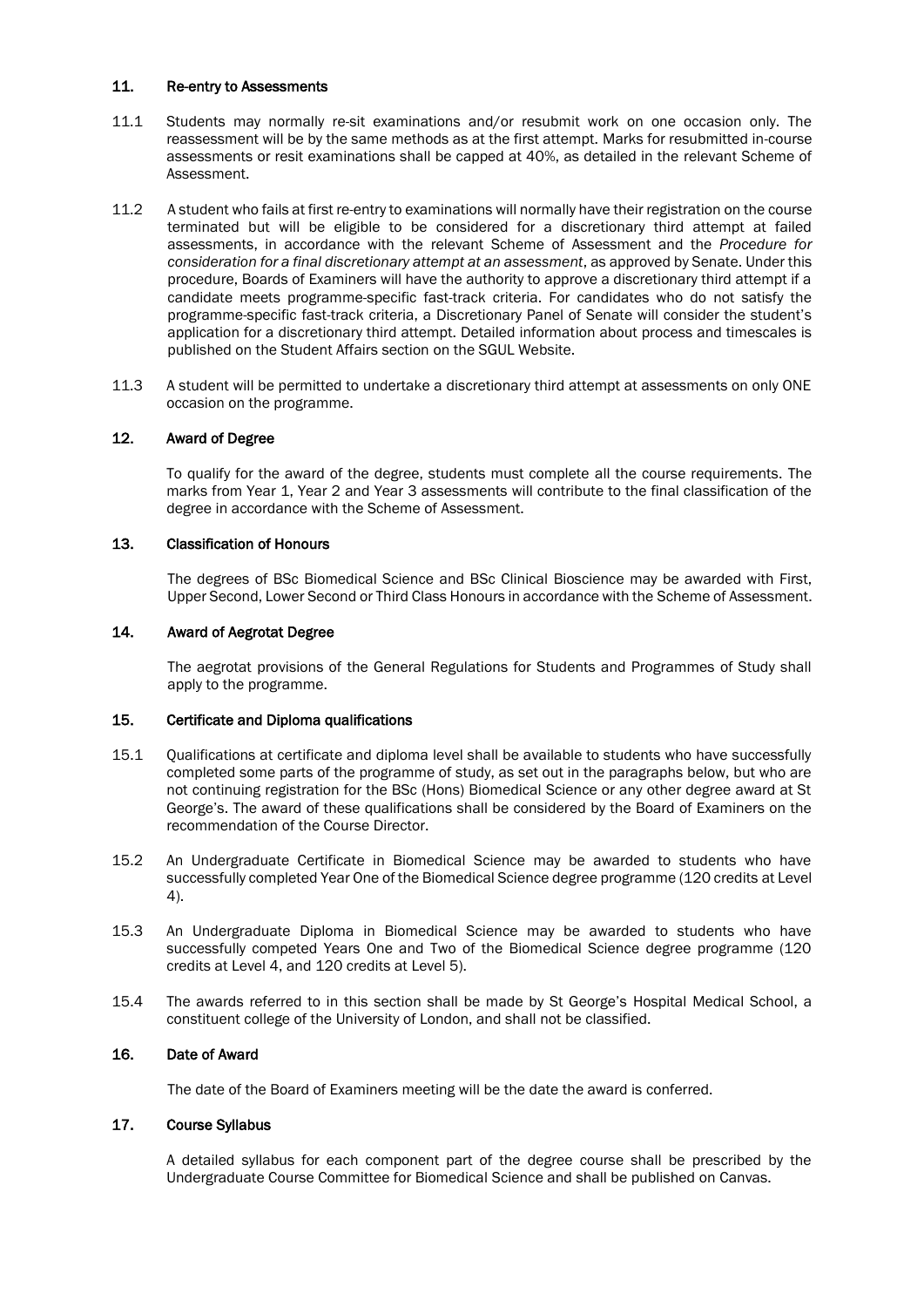### 18. Constitution of the Board of Examiners

#### Appointment and Accountability

- 18.1 The Board of Examiners for the BSc (Honours) Degree in Biomedical Science is appointed by the Senate for each academic year (starting 1 October) to conduct examinations for that degree at St George's in accordance with the Regulations and the Schemes of Assessment for that course.
- 18.2 The Board of Examiners shall make reports to SGUL's Senate, through the Academic Registrar, after the conclusion of examinations for each stage of the degree course.
- 18.3 Membership

The Board shall consist of:

- (a) The Principal and the Vice-Principal *(ex officio).*
- (b) A Chair and a Deputy Chair who shall each be an Internal Examiner
- (c) A Responsible Examiner, who shall be an Internal Examiner, for each module or half module examined within the curriculum.
- (d) An External Examiner for each subject area included within the curriculum; at least one External Examiner shall be external to the University of London.
- (e) A Senior External Examiner will also be appointed to take an overview of the degree.

#### 18.4 Appointment of the Board

In October of each year the Principal, acting on the advice of the Undergraduate Course Committee for Biomedical Science, shall nominate the Chair and Deputy Chair of the Board. To be eligible for nomination, a person must be a member of the academic staff of SGUL or hold an honorary academic appointment and have at least three years' experience of examining. These nominations shall be confirmed by the Senate in April.

- 18.5 In October of each year the Academic Registrar shall invite the Undergraduate Course Committee for Biomedical Science to nominate Internal Examiners and External Examiners for the coming academic year.
- 18.6 To be eligible for nomination as an Internal Examiner, a person must be a member of the academic staff of SGUL or hold an honorary academic appointment.
- 18.7 To be eligible for nomination as an External Examiner, a person must be a member of the academic staff of another college of the University of London, another university or equivalent institution, or hold an honorary teaching appointment with that university or institution, and must have at least three years' experience of examining within their own institution. Nominations as External Examiners should not be made unless it has first been ascertained that they are in principle willing and able to serve. An External Examiner may not serve on the Board for more than four consecutive years and after retiring from membership shall not be eligible to serve again until a period of two years shall have elapsed.
- 18.8 The complete list of the nominated Board shall be forwarded by the Academic Registrar to the Senate in the Autumn term for appointment.
- 18.9 Following confirmation by the Senate, letters of appointment shall be sent by the Academic Registrar to all members of the Board, with the relevant Scheme(s) of Assessment, Instructions for Marking, dates of examinations, and advice as to the duties of examiners.
- 18.10 Duties of examiners and conduct of examinations